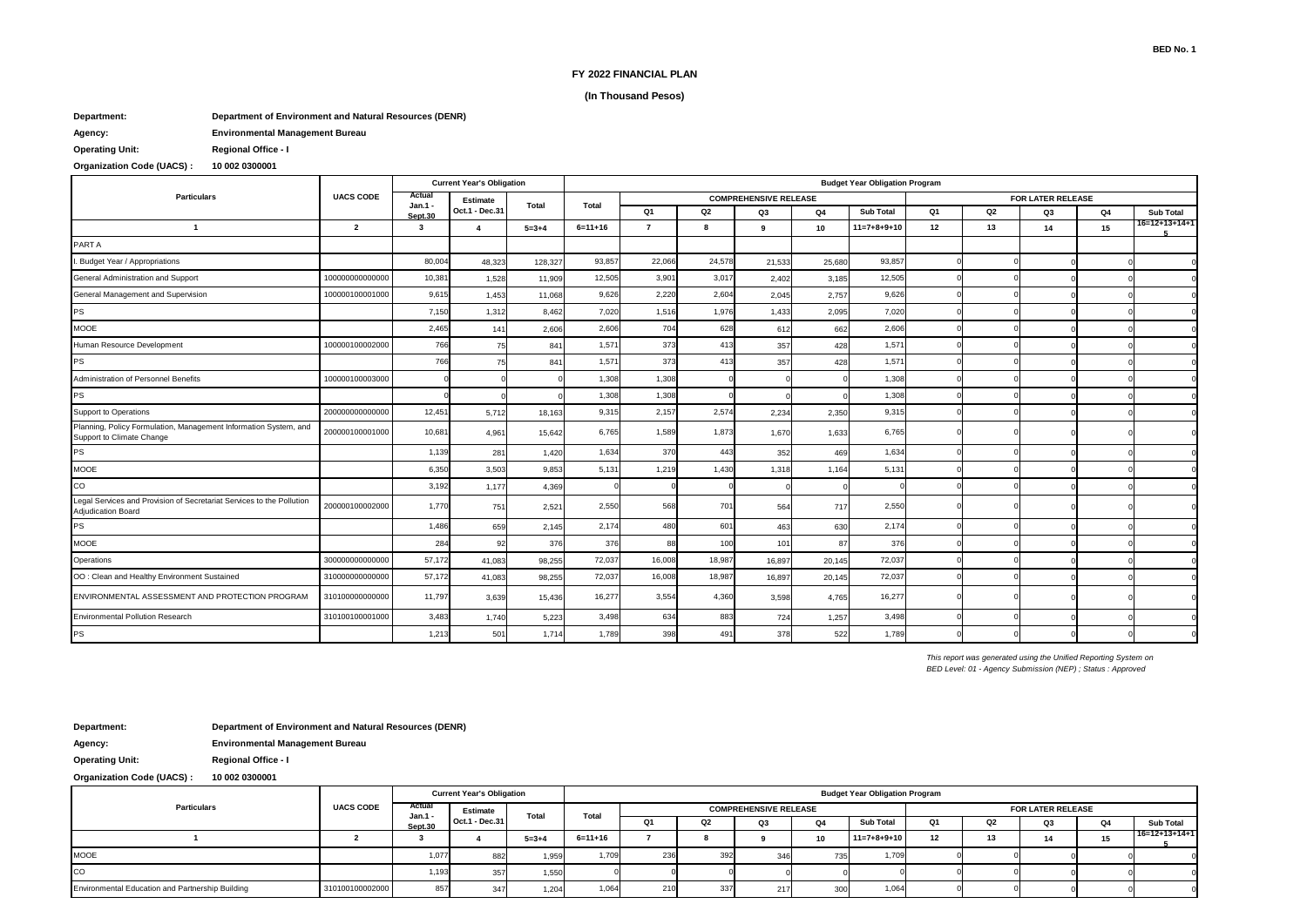| <b>PS</b>                                                                        |                 | 473    | 5'     | 524    | 684    | 158    | 183    | 150    | 193    | 684    |  |  |          |
|----------------------------------------------------------------------------------|-----------------|--------|--------|--------|--------|--------|--------|--------|--------|--------|--|--|----------|
| <b>MOOE</b>                                                                      |                 | 384    | 296    | 680    | 380    | 52     | 154    | 67     | 107    | 380    |  |  |          |
| Environmental impact assessments                                                 | 310100100003000 | 7,457  | 1,552  | 9,009  | 11,715 | 2,710  | 3,140  | 2,657  | 3,208  | 11,715 |  |  |          |
| <b>PS</b>                                                                        |                 | 6,717  | 998    | 7,715  | 10,721 | 2,456  | 2,882  | 2,383  | 3,000  | 10,72' |  |  |          |
| <b>MOOE</b>                                                                      |                 | 740    | 554    | 1,294  | 994    | 254    | 258    | 274    | 208    | 994    |  |  |          |
| ENVIRONMENTAL REGULATIONS AND POLLUTION CONTROL<br>PROGRAM                       | 310200000000000 | 45,375 | 37,444 | 82,819 | 55,760 | 12,454 | 14,627 | 13,299 | 15,380 | 55,760 |  |  |          |
| Implementation of clean air regulations                                          | 310200100001000 | 16,364 | 3,301  | 19,665 | 18,469 | 3,795  | 4,929  | 4,878  | 4,867  | 18,469 |  |  |          |
| <b>PS</b>                                                                        |                 | 13,246 | 1,866  | 15,112 | 14,850 | 3,267  | 4,116  | 3,127  | 4,340  | 14,850 |  |  |          |
| <b>MOOE</b>                                                                      |                 | 3,118  | 1,435  | 4,553  | 3,619  | 528    | 813    | 1,751  | 527    | 3,619  |  |  |          |
| Implementation of clean water regulations                                        | 310200100002000 | 13,283 | 4,023  | 17,306 | 17,730 | 3,356  | 4,787  | 4,078  | 5,509  | 17,730 |  |  |          |
| <b>PS</b>                                                                        |                 | 5,399  | 1,670  | 7,069  | 7,723  | 1,724  | 2,113  | 1,652  | 2,234  | 7,723  |  |  |          |
| <b>MOOE</b>                                                                      |                 | 7,884  | 2,353  | 10,237 | 10,007 | 1,632  | 2,674  | 2,426  | 3,275  | 10,007 |  |  |          |
| Implementation of ecological solid waste management regulations                  | 310200100003000 | 12,861 | 29,244 | 42,105 | 15,199 | 4,274  | 3,762  | 3,327  | 3,836  | 15,199 |  |  |          |
| <b>PS</b>                                                                        |                 | 1,785  | 665    | 2,450  | 2,544  | 566    | 698    | 538    | 742    | 2,544  |  |  |          |
| <b>MOOE</b>                                                                      |                 | 11,076 | 1,579  | 12,655 | 12,655 | 3,708  | 3,064  | 2,789  | 3,094  | 12,655 |  |  |          |
| CO                                                                               |                 |        | 27,000 | 27,000 |        |        |        |        |        |        |  |  | $\Omega$ |
| Implementation of toxic substances and hazardous waste<br>management regulations | 310200100004000 | 2,867  | 876    | 3,743  | 4,362  | 1,029  | 1,149  | 1,016  | 1,168  | 4,362  |  |  |          |
| <b>PS</b>                                                                        |                 | 1,736  | 189    | 1,925  | 2,544  | 580    | 689    | 560    | 715    | 2,544  |  |  |          |
| <b>MOOE</b>                                                                      |                 | 1,131  | 687    | 1,818  | 1,818  | 449    | 460    | 456    | 453    | 1,818  |  |  | $\Omega$ |
| II. Automatic Appropriations                                                     |                 | 3,541  | 1,076  | 4,617  | 4,968  | 1,247  | 1,243  | 1,244  | 1,234  | 4,968  |  |  |          |
| Retirement and Life Insurance Premiums                                           |                 | 3,541  | 1,076  | 4,617  | 4,968  | 1,247  | 1,243  | 1,244  | 1,234  | 4,968  |  |  | $\Omega$ |
| General Administration and Support                                               | 100000000000000 | 504    | 343    | 847    | 762    | 192    | 190    | 191    | 189    | 762    |  |  |          |
| General Management and Supervision                                               | 100000100001000 | 427    | 343    | 770    | 616    | 154    | 153    | 154    | 155    | 616    |  |  |          |
| <b>PS</b>                                                                        |                 | 427    | 343    | 770    | 616    | 154    | 153    | 154    | 155    | 616    |  |  |          |
|                                                                                  |                 |        |        |        |        |        |        |        |        |        |  |  |          |

*BED Level: 01 - Agency Submission (NEP) ; Status : Approved This report was generated using the Unified Reporting System on* 

**Department: Department of Environment and Natural Resources (DENR)**

**Agency: Environmental Management Bureau**

**Operating Unit: Regional Office - I**

**Organization Code (UACS) : 10 002 0300001**

|                                                                                               |                         |                            | <b>Current Year's Obligation</b>  |                 | <b>Budget Year Obligation Program</b> |                |     |                              |     |                  |                |    |                   |    |               |  |
|-----------------------------------------------------------------------------------------------|-------------------------|----------------------------|-----------------------------------|-----------------|---------------------------------------|----------------|-----|------------------------------|-----|------------------|----------------|----|-------------------|----|---------------|--|
| <b>Particulars</b>                                                                            | <b>UACS CODE</b>        | Actual<br>Jan.1<br>Sept.30 | <b>Estimate</b><br>Oct.1 - Dec.31 | Total           | Total                                 |                |     | <b>COMPREHENSIVE RELEASE</b> |     |                  |                |    | FOR LATER RELEASE |    |               |  |
|                                                                                               |                         |                            |                                   |                 |                                       | Q <sub>1</sub> | Q2  | Q3                           | Q4  | <b>Sub Total</b> | Q <sub>1</sub> | Q2 | Q3                | Q4 | Sub Total     |  |
|                                                                                               | $\overline{\mathbf{2}}$ | 3                          |                                   | $5 = 3 + 4$     | $6=11+16$                             |                | o   |                              | 10  | $11=7+8+9+10$    | 12             | 13 | 14                | 15 | 16=12+13+14+1 |  |
| Human Resource Development                                                                    | 100000100002000         | 77                         |                                   |                 | 146                                   |                | 37  |                              |     | 146              |                |    |                   |    |               |  |
| PS                                                                                            |                         | 77                         |                                   |                 | 146                                   | 38             | 37  |                              |     | 146'             |                |    |                   |    |               |  |
| Support to Operations                                                                         | 200000000000000         | 263                        | 67                                | 330             | 359                                   |                | 9   |                              |     | 359              |                |    |                   |    |               |  |
| Planning, Policy Formulation, Management Information System, and<br>Support to Climate Change | 200000100001000         | 113                        |                                   | 13              | 152                                   |                | 39  |                              |     |                  |                |    |                   |    |               |  |
| PS                                                                                            |                         | 113                        |                                   | 13              | 152                                   | 39             | 39  |                              |     | 152              |                |    |                   |    |               |  |
| Legal Services and Provision of Secretariat Services to the Pollution<br>Adjudication Board   | 200000100002000         | 150                        |                                   | 19 <sup>c</sup> | 207                                   |                | 52  |                              |     | 207              |                |    |                   |    |               |  |
| PS                                                                                            |                         | 150                        |                                   | 199             | 207                                   |                | 52  |                              |     | 207              |                |    |                   |    |               |  |
| Operations                                                                                    | 300000000000000         | 2,774                      | 666                               | 3,440           | 3,847                                 | 965            | 962 | 962                          | 958 | 3,847            |                |    |                   |    |               |  |
| OO : Clean and Healthy Environment Sustained                                                  | 310000000000000         | 2,774                      | 666                               | 3,440           | 3,847                                 | 965            | 962 | 962                          | 958 | 3,847            |                |    |                   |    |               |  |
| ENVIRONMENTAL ASSESSMENT AND PROTECTION PROGRAM                                               | 310100000000000         | 830                        | 100                               | 930             | 1,237                                 | 309            | 308 | 309                          | 311 | 1,237            |                |    |                   |    |               |  |
| <b>Environmental Pollution Research</b>                                                       | 310100100001000         | 121                        | 40                                | 16'             | 168                                   |                |     |                              |     | 168              |                |    |                   |    |               |  |
| <b>PS</b>                                                                                     |                         | 12'                        |                                   | 16 <sup>°</sup> | 168                                   |                |     |                              |     | 168              |                |    |                   |    |               |  |
| Environmental Education and Partnership Building                                              | 310100100002000         | 49                         |                                   |                 |                                       |                |     |                              |     |                  |                |    |                   |    |               |  |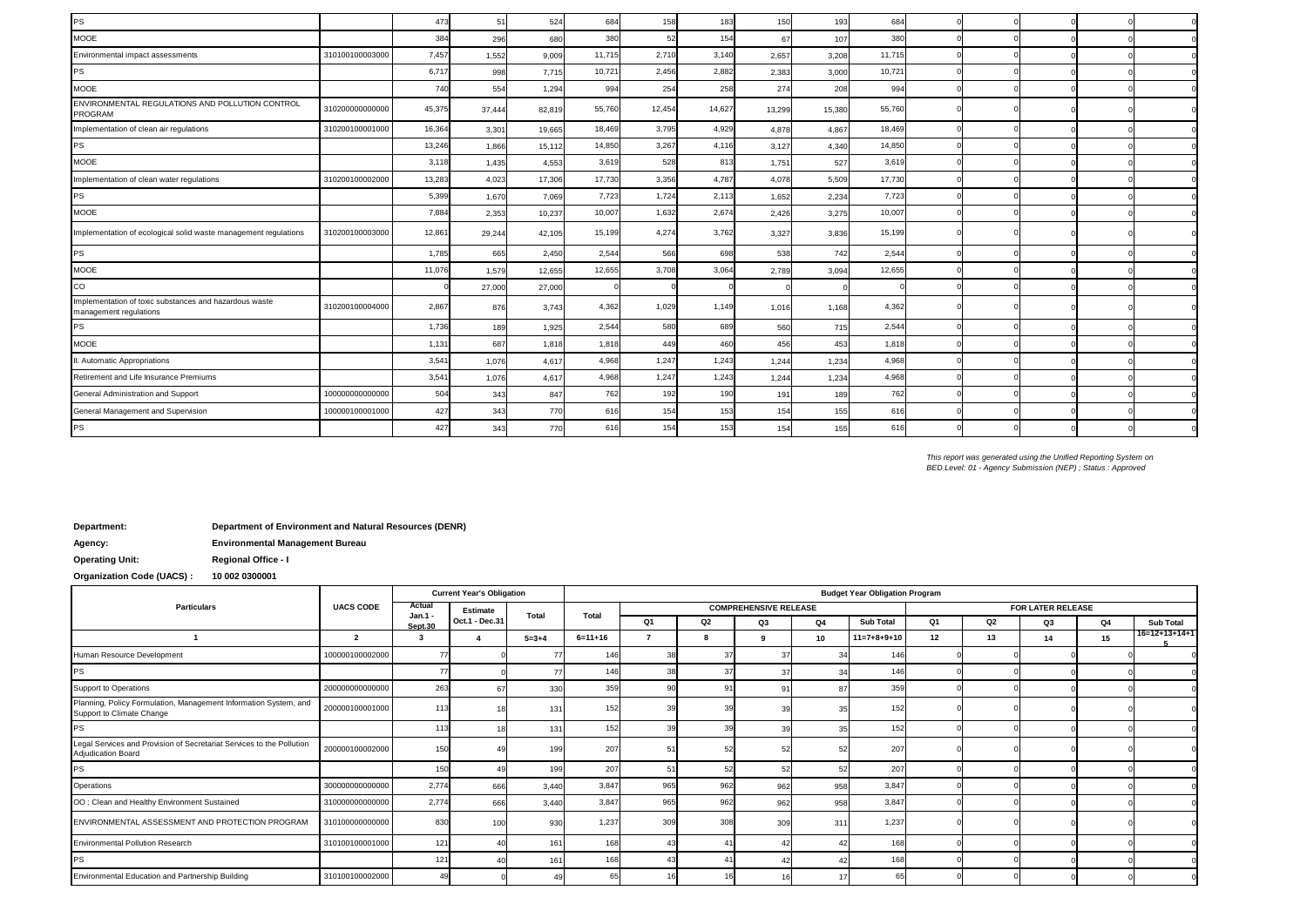| PS                                                                               |                 |       |     |       |       |     |     |     |     |       |  |  |  |
|----------------------------------------------------------------------------------|-----------------|-------|-----|-------|-------|-----|-----|-----|-----|-------|--|--|--|
| Environmental impact assessments                                                 | 310100100003000 | 660   |     | 720   | 1,004 | 250 | 251 | 251 | 252 | 1,004 |  |  |  |
| PS                                                                               |                 | 660   |     | 720   | 1,004 | 250 | 251 | 251 | 252 | 1,004 |  |  |  |
| ENVIRONMENTAL REGULATIONS AND POLLUTION CONTROL<br>PROGRAM                       | 310200000000000 | 1,944 | 566 | 2,510 | 2,610 | 656 | 654 | 653 |     | 2,610 |  |  |  |
| Implementation of clean air regulations                                          | 310200100001000 | 1,044 | 385 | 1.429 | 1.400 | 352 | 349 | 350 | 349 | 1,400 |  |  |  |
| <b>PS</b>                                                                        |                 | 1,044 | 385 | 1.429 | 1.400 | 352 | 349 | 350 | 349 | 1,400 |  |  |  |
| Implementation of clean water regulations                                        | 310200100002000 | 543   | 124 | 667   | 730   | 182 |     |     |     | 730   |  |  |  |
| <b>PS</b>                                                                        |                 | 543   | 124 | 667   | 730   | 182 |     | 182 | 18  | 730   |  |  |  |
| Implementation of ecological solid waste management regulations                  | 310200100003000 | 179   |     | 231   | 240   |     |     |     |     | 240   |  |  |  |
| PS                                                                               |                 | 17    |     | 231   | 240   |     |     |     |     | 240   |  |  |  |
| Implementation of toxic substances and hazardous waste<br>management regulations | 310200100004000 | 178   |     | 183   | 240   |     |     |     |     | 240   |  |  |  |
| PS                                                                               |                 | 17    |     | 183   | 240   |     |     |     |     | 240   |  |  |  |
| III. Special Purpose Fund                                                        |                 | 2,349 |     | 2,360 |       |     |     |     |     |       |  |  |  |

*This report was generated using the Unified Reporting System on BED Level: 01 - Agency Submission (NEP) ; Status : Approved*

#### **Department: Department of Environment and Natural Resources (DENR)**

**Agency: Environmental Management Bureau**

**Operating Unit: Regional Office - I**

**Organization Code (UACS) : 10 002 0300001**

| <b>Particulars</b>                                         |                  |                                | <b>Current Year's Obligation</b> |             | <b>Budget Year Obligation Program</b> |        |        |                              |           |                  |                |                |                   |    |                  |  |
|------------------------------------------------------------|------------------|--------------------------------|----------------------------------|-------------|---------------------------------------|--------|--------|------------------------------|-----------|------------------|----------------|----------------|-------------------|----|------------------|--|
|                                                            | <b>UACS CODE</b> | Actual<br>$Jan.1 -$<br>Sept.30 | Estimate<br>Oct.1 - Dec.31       | Total       | Total                                 |        |        | <b>COMPREHENSIVE RELEASE</b> |           |                  |                |                | FOR LATER RELEASE |    |                  |  |
|                                                            |                  |                                |                                  |             |                                       | Q1     | Q2     | Q3                           | <b>Q4</b> | <b>Sub Total</b> | Q <sub>1</sub> | Q <sub>2</sub> | Q3                | Q4 | <b>Sub Total</b> |  |
|                                                            |                  |                                |                                  | $5 = 3 + 4$ | $6=11+16$                             |        |        |                              | 10        | $11=7+8+9+10$    | 12             | 13             | 14                | 15 | 16=12+13+14+1    |  |
| Pension and Gratuity Fund                                  | 400800000000000  | 2,349                          |                                  | 2,360       |                                       |        |        |                              |           |                  |                |                |                   |    |                  |  |
| For payment of retirement and terminal leave benefits      | 400800000002000  | 2,349                          | 1 <sup>1</sup>                   | 2,360       |                                       |        |        |                              |           |                  |                |                |                   |    |                  |  |
| PS                                                         |                  | 2,349                          | 1 <sup>1</sup>                   | 2,360       |                                       |        |        |                              |           |                  |                |                |                   |    |                  |  |
| Recapitulation by Program                                  |                  | 59,946                         | 41,749                           | 101,695     | 75,884                                | 16,973 | 19,949 | 17,859                       | 21,103    | 75,884           |                |                |                   |    |                  |  |
| ENVIRONMENTAL ASSESSMENT AND PROTECTION PROGRAM            | 310100000000000  | 12,627                         | 3,739                            | 16,366      | 17.51                                 | 3,863  | 4.668  | 3.907                        | 5.076     | 17,514           |                |                |                   |    |                  |  |
| ENVIRONMENTAL REGULATIONS AND POLLUTION CONTROL<br>PROGRAM | 310200000000000  | 47,319                         | 38,010                           | 85,329      | 58,37                                 | 13,110 | 15.281 | 13,952                       | 16,027    | 58,370           |                |                |                   |    |                  |  |
| TOTAL, Current Year Budget / Appropriations                |                  | 85,893                         | 49,410                           | 135,303     | 98,825                                | 23,313 | 25,821 | 22,777                       | 26,914    | 98,825           |                |                |                   |    |                  |  |
| <b>PS</b>                                                  |                  | 46,99                          | 9,354                            | 56,353      | 59,530                                | 14,443 | 15,848 | 12,637                       | 16,602    | 59,530           |                |                |                   |    |                  |  |
| <b>MOOE</b>                                                |                  | 34,509                         | 11,522                           | 46,031      | 39,295                                | 8,870  | 9.973  | 10,140                       | 10,312    | 39,295           |                |                |                   |    |                  |  |
| CO                                                         |                  | 4,385                          | 28,534                           | 32,919      |                                       |        |        |                              |           |                  |                |                |                   |    |                  |  |

**Prepared By / Certified Correct : In coordination with / Certified Correct : Recommending Approval : Approved By :**

 $\overline{\phantom{a}}$ 

*Date:*

Budget Officer II Chief, Finance and Administrative Division Regional Director

*Date: Date: Date:*

**JURMA NN G. GARGOLES CHESTER LYNDON S. PADILLA REMEDIOS A. JIMENEZ Engr. MARIA DORICA NAZ-HIPE, CESE**